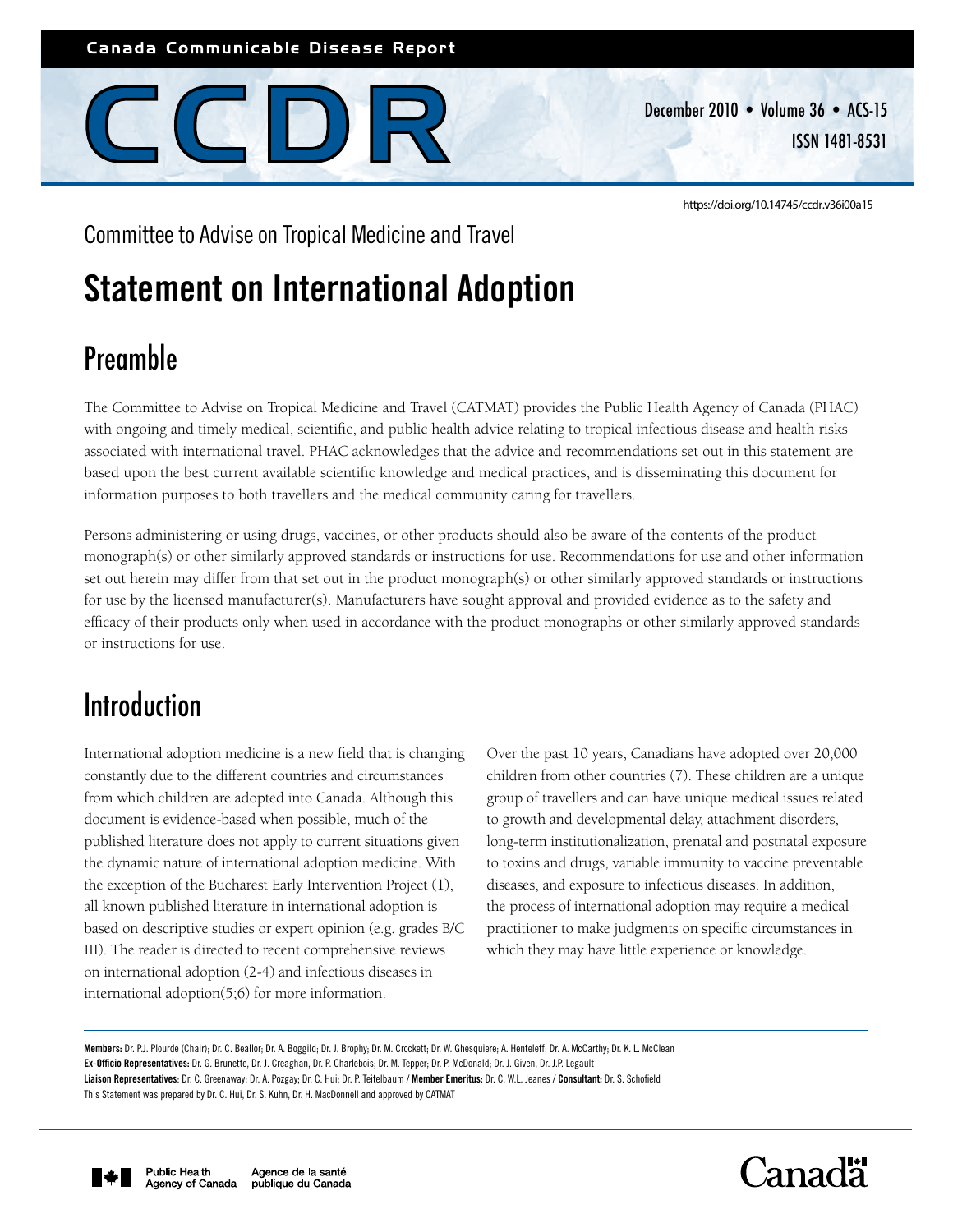# Background

The number of international adoptions has remained stable over the past 10 years at approximately 2,000 per year(8). In 2008, adoptions from China accounted for approximately 25% of Canadian international adoptions, a decline from over 50% in 2003 (8). The next most frequent countries of origin (excluding the United States) were Ethiopia, Haiti, the Philippines, South Korea, Vietnam and Russia, although the patterns varied between provinces(8). The ratio of adopted girls to boys in 2008 was 1.4:1(8). In 2008, seventy percent of adopted children were less than four years of age. The majority of adopted children settle in Quebec, Ontario and British Columbia with almost 75% going to urban areas. Although China has historically been the largest source country, recent changes in their adoption policy, in conjunction with increased global demand for international adoptions, has slowed the adoption process from China and shifted the demographics towards newly accessible countries such as Vietnam and Ethiopia.

The reason for the adoption from the birth family's perspective may be related to social stigma associated with a single woman raising a child, a 'one-child' policy, poor maternal health (including Human Immunodeficiency Virus (HIV)), or the economic situation of the birth parents. The reasons why Canadian parents choose international adoption are equally diverse.

In Canada, international adoption is regulated provincially with federal oversight and coordination. All provinces and territories are signatories and have implemented the *Hague Convention on Protection of Children and Co-operation in Respect of Intercountry Adoptions* (9). The goals of the Hague Convention are to protect the interests of the child, standardize the adoption process between countries, establish the status of the child in the adoptive country, and to prevent abuse of the system (i.e. trafficking of children).

Although the process can vary between provinces and territories, each international adoption requires a homestudy be performed. The objective of the homestudy is to assess the ability of the prospective parent(s) to parent an adopted child. This study entails four to five sessions with a licensed social worker incorporating medical reports on parents, reference checks, and police background checks resulting in a written report that is submitted to the province or territory. In addition, the process of the homestudy educates the prospective adoptive parents on the issues surrounding international adoptions (cultural differences, adjustment, medical issues, etc.).The cost and duration of the entire adoption process varies depending on the country, but may take 12-36 months or longer and cost \$20,000—\$30,000 or more. Finalization of the adoption may take up to two years after the child has arrived in Canada. Bill C-14: *An Act to Amend the Citizenship Act (adoption)* allows for the granting of citizenship to non-Canadian children adopted abroad by Canadian parents without requiring that such children first become permanent residents (10). Increasingly, parents are opting to utilize the citizenship process rather than the immigration process. There are subtle, yet important differences in these processes. The important medical difference is that an Immigration Medical Examination (IME) is not required in the citizenship process whereas it is required with the immigration process.

Many adoptive parents describe the process as an emotionally stressful rollercoaster ride filled with joys and sorrows. For this reason, it is highly recommended that the prospective parents be associated with a licensed international adoption agency, preferably one that is large enough to provide education and support pre-adoption, during the trip, and post-adoption. A physician that is knowledgeable in the issues of international adoption is also crucial both in advance of the adoption to help educate about the medical issues, decipher foreign medical terminology, and provide a risk assessment, as well as provide medical assessments post adoption.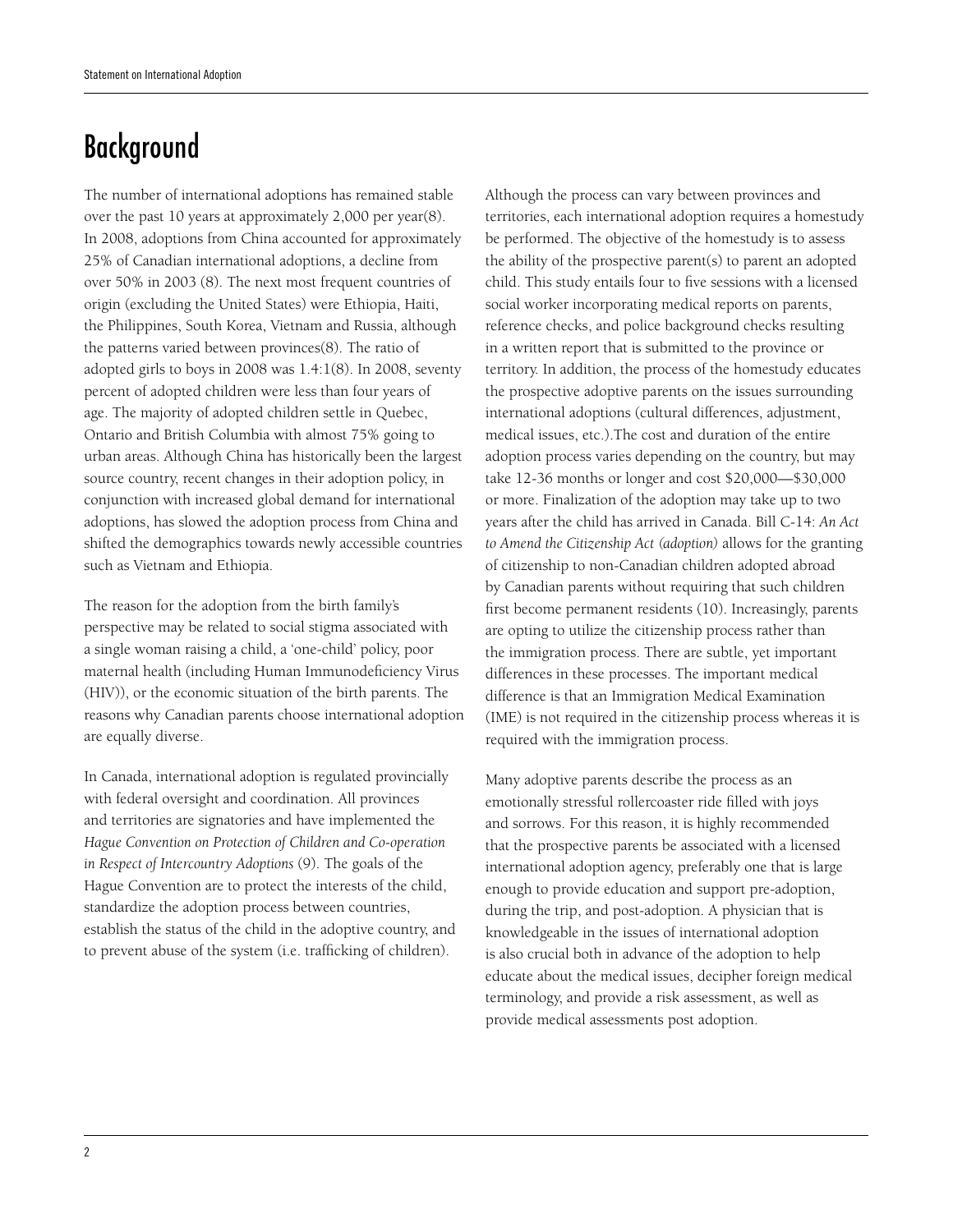## Medical Adoption Details

## Pre-Adoption Medical Consultation

The pre-adoption consultation provides the opportunity for the medical practitioner to provide a risk assessment of the prospective adoptive child, as well as to ensure that appropriate pre-travel counseling and medical assessment is done for the adopting parents and extended family members who would be in contact with the child. Many case series have been published describing transmission of potentially preventable infectious diseases from internationally adopted children to their adoptive family and others, including tuberculosis (11), hepatitis A(12;13), hepatitis B(14), pertussis (15), and measles(16).

The challenge of the pre-adoption medical assessment lies in the inability to physically examine the child, the lack of standardized data, the misleading medical terminology, and the lack of knowledge on risks for particular geographic locales. The amount of information that is supplied to the prospective parents depends on the cultural, political and economic status of the country. Therefore, the medical practitioner may be supplied with some basic growth parameters, a picture or a short video clip and a short medical file supplied by a local physician possibly with some developmental milestones attached. Russian adoption files commonly employ relevant medical terminology such as 'Perinatal encephalopathy' (17). This is not interpreted in the same way in North America where this diagnosis is made based on labour and delivery information as well as physical signs and laboratory results observed in the neonatal period. The Russian terminology reflects their belief that childbirth is a neurologic insult in which the child recovers and that the circumstances of the mother leading to adoption of the child places the child at 'high risk'. Videos may provide useful information, but can also be misleading as they represent a very short view of the child in arguably artificial or even stressful conditions.

Important issues that should be discussed with the adoptive families include: family history of mental illness or mental retardation, antenatal drug or alcohol exposure (fetal alcohol spectrum disorder), estimated age of the child, prematurity, birth trauma, low birth weight, history of abuse/neglect,

prolonged or recurrent hospitalization/institutionalization, malnutrition, rickets, anemia, recurrent respiratory tract infections, gastrointestinal parasites, lead poisoning, hemoglobinopathies, incomplete immunization, hepatitis B/C, HIV, tuberculosis, syphilis, congenital dysplasia of the hip, developmental delay, and abnormal muscle tone (3). The prospective parents should be educated about the risks of individual issues identified on the history or physical examination, the inherent risks of the country of origin, impact of institutionalization, and the limitations of medical assessment based on the unreliable or limited information provided. One study comparing pre-adoption information with post-adoption medical assessment found a 20% correlation in pre-post diagnosis, with 30% having a new diagnosis made at the post-adoption assessment, therefore it is important that each diagnosis be considered along with the cultural context in which it was made. If possible, each diagnosis should be compared to available data to ensure accuracy (18).

A definitive description of the overall outcome of children adopted internationally does not exist. Assessments of specific conditions such as infectious diseases are based on a small number of case studies and are subject to bias (18-25). Complicating the issue further is the changing nature of international adoption. There have been longterm studies focusing on the growth and mental health of Romanian adoptees from the early 1990's (20;26) This group of children was adopted later in life, had multiple medical issues, was seriously malnourished, and had a high incidence of infectious diseases. The results of these studies are not generalizable given changes in the geographic sources of international adoption and the variable living conditions and ages of adoptees (e.g. adoption of an infant in foster care from South Korea, or infants from Chinese orphanages are not comparable to the sample of older children adopted from Romania in the long term study). More recent studies have identified a moderately increased risk of attention deficit hyperactivity disorder (ADHD)(27) and also increased incidence of executive functioning and sensory processing difficulties in adopted children compared to children who were not adopted (28).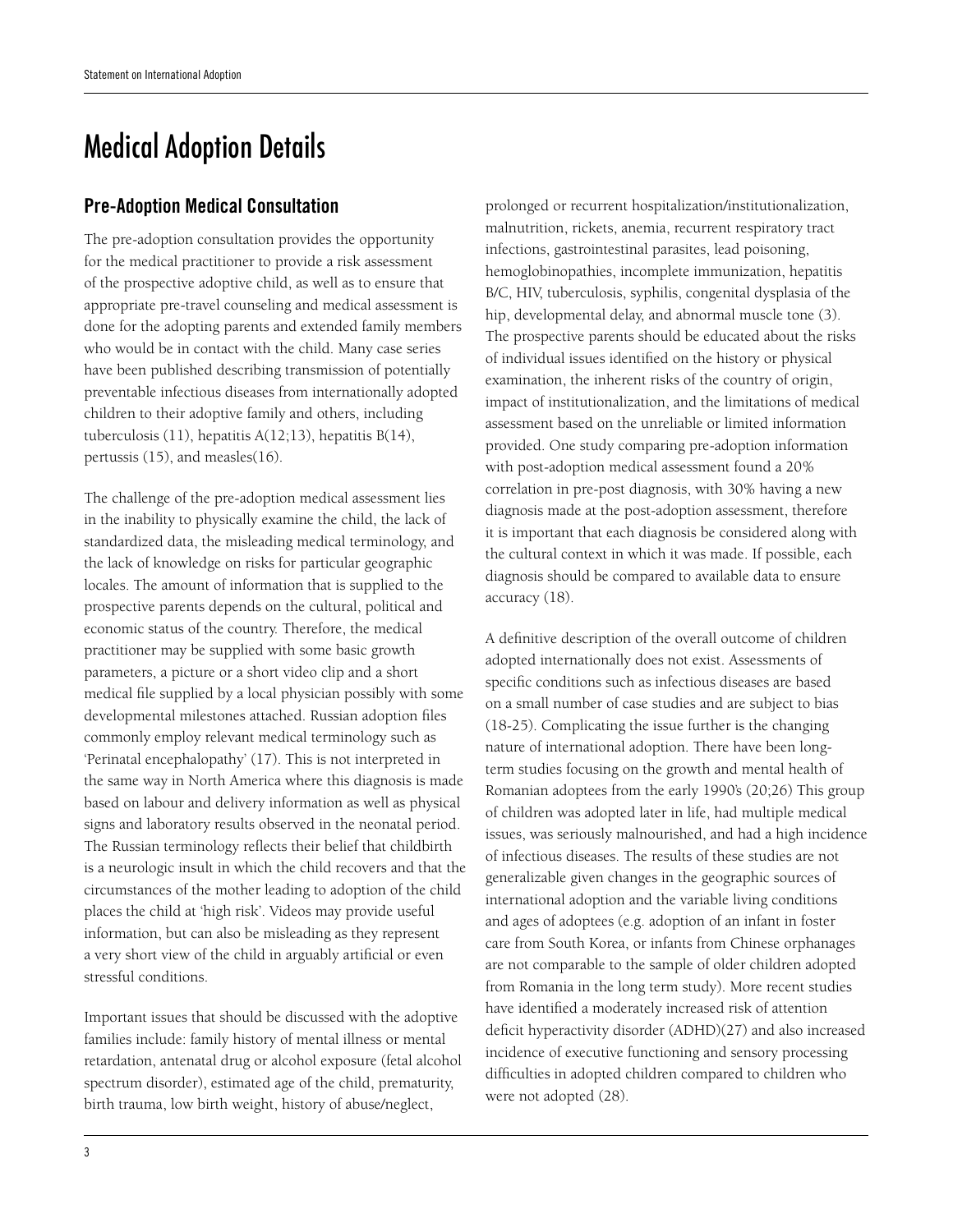Institutionalization may be associated with many risks including but not limited to lack of medical care, inappropriate medical care (sedatives, multiple injections to 'boost the immune system'), inadequate nutrition (resulting in micronutrient deficiencies), neglect, and exposure to infections. Growth delays are common in institutionalized children. Thirty-five to fifty percent of such children are less than the 5<sup>th</sup> percentile for height, weight, and head circumference(29-31). Linear growth delays in institutionalized settings are directly proportional to the length of institutionalization(20). These data are consistent across multiple studies from different countries, demonstrating a loss of one month of height age for every three months of institutionalization'(18;20;21). Although catch-up growth is common, the long-term prognosis of children who are failing to thrive, especially those with microcephaly, is unknown. Significant delays in all areas of development are common among children from the unique environment of an orphanage. Delays may be due to a number of factors including low staff to child ratios, toys only kept on display rather than used for play and limited infant stimulation(3). Often, with proper post-adoption attention and stimulation, children will make significant gains in developmental milestones.

A few small studies based on selected populations found a decrease in intelligence quotient (IQ) with institutionalization(26). In these studies, age at adoption and concomitant medical issues were predictive of IQ outcome. Data from the only randomized control trial in international adoption suggests that IQ's in children raised in foster care from infancy are higher than those raised in institutions(1). One hundred and thirty-six children were randomized to either foster care or institutionalized care in Bucharest, Romania. The controls were a group of children who were raised by their biological families in the greater Bucharest community. The average age of randomization was 21 months and all children were assessed by psychological testing at 30, 42 and 54 months. The cognitive outcomes of institutionalized children were markedly lower than never-institutionalized or foster care children. The improved outcomes were best seen in children who were younger when placed in foster care suggesting an early sensitive developmental window.

Foster care was also seen to be protective (when compared to orphanage care) for cognitive skills and anthropomorphic growth in a study of Guatemalan adoptees to the United States (25). A recent meta-analysis on adoption and behavioural issues and mental health referrals from 1950- 2005 showed a small increased effect size of behavioural issues in international adoptees compared to non-adopted controls (32) However, there were fewer behavioural issues in international adoptees compared with domestic adoptees. International adoptees were also less often referred to mental health services compared to domestic adoptees (32). Selection bias, referral bias and the heterogenous populations studied limit generalizability of the studies to the all international adoptions, but provide some evidence that these are not necessarily significant issues in all international adoptees.

When counselling prospective parents on infectious diseases, it is important that they recognize that different countries have differing endemicity and risk factors for infections, many of which are asymptomatic. The infectious diseases diagnosed post adoption in internationally adopted children have been described in a case series (21-23) in which acute or chronic hepatitis B was found in 2-20% of adoptees, acute hepatitis A in 1% (33), tuberculosis infection in 3-19%, and gastrointestinal parasites in 7-51%(24;34). Other infections such as syphilis and hepatitis C are also reported in these studies. These wide ranges of proportion of adoptees with infection are a reflection of the variation between such populations by region, time, institutionalization, and other factors. Historically, it appears that the majority of health issues identified in internationally-adopted children were detected by medical screening upon arrival in Canada, therefore the standard of care in post-adoption medical assessment is to screen all children (see post-adoption screen—Appendix 1).

Although many medical practitioners may feel compelled or explicitly asked to decide whether the child should be adopted, the practitioner should resist the pressure to respond to this question. Instead, there should be a universal recognition that each internationally adopted child is a special-needs child, no child is 'normal' and that the process should focus on risk assessment. More useful to the prospective parents is an assignment of a high to low risk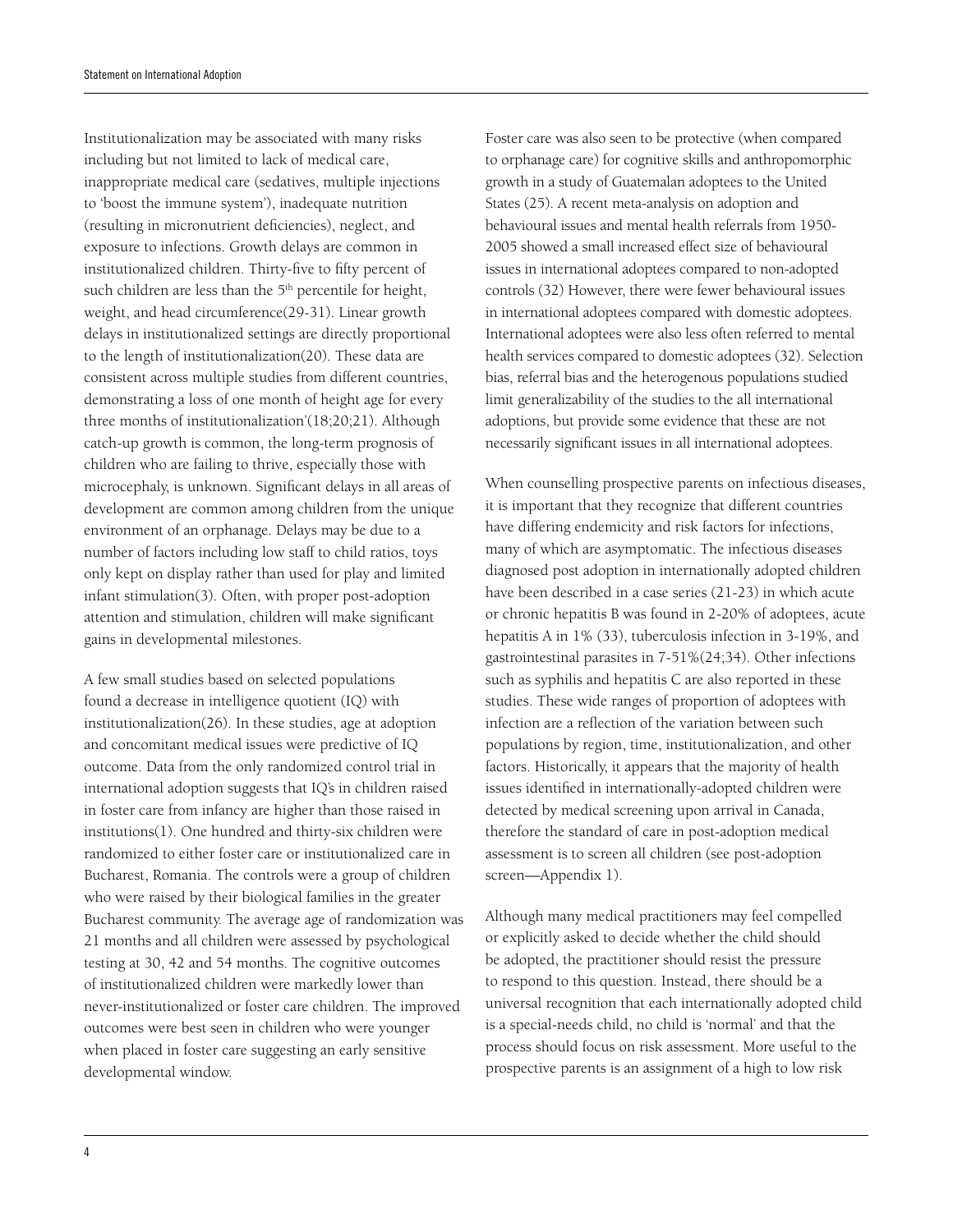estimation. High risk situations would include but not be limited to high risk antenatal exposures (drug use, infection, etc.), severe developmental findings, significant medical disorders, microcephaly out of proportion to other growth parameters, and a child with physical traits characteristic of fetal alcohol syndrome. A small group of International Adoption Medicine specialists exists across Canada that can provide pre-adoption consultations if required.

### Travel and Transition

Most families travel to their child's country of birth. It is imperative that all prospective parents seek pre-travel medicine assessment and counselling. The PHAC website (http://www.phac-aspc.gc.ca/tmp-pmv/travel/clinic-eng.php) provides a non-exhaustive list of travel medicine clinics in Canada and posts travel health notices on events that may be of concern to the health of the families while travelling. As a baseline, travellers and non-travelling family members should ensure that their primary vaccination series are complete (diphtheria, tetanus, pertussis, polio, measles, mumps, rubella) as well as diphtheria and tetanus boosters. Hepatitis A and B vaccinations are highly recommended for family members who travel as well as for all siblings and care givers who remain in Canada given the cases of transmission from newly adopted children(14;35). Travel medicine specialists may also recommend typhoid or other vaccines and malaria chemoprophylaxis depending on the area to be visited. All travellers need to be reminded of basic travel hygiene (food, water, sanitation) and personal safety abroad.

As with any foreign travel involving children, one must be well prepared with a hygiene and child-centered travel kit. Often international adoption agencies will include a list of items to include in this travel kit in their pre-travel recommendations. Appendix 2 lists some suggested items for a generic kit.

The travel duration for the parents ranges from a few days to many weeks to months. Delays can occur when abroad and parents should be prepared with items such as sufficient malaria medication for themselves. At times, the

parents are required to make more than one trip. This time period can be highly stressful due to potential language barriers and the presentation of a child who has only known an institutionalized setting. Anticipatory guidance by the international adoption agency and physician helps the families understand what can be expected in terms of bonding, institutionalized behaviours, and feeding.

At this time, many prospective parents are given the choice of whether they wish to accept the adoption of this child. This choice is usually made without a reliable up-to-date medical exam. The support and expertise of an international adoption agency and a knowledgeable physician is crucial at this point in time to allow the families to make an informed choice. The Citizenship and Immigration Canada (CIC) Immigration Medical Examination (IME) is required only if the process chosen is one of immigration. The IME is not required if the child is being processed through the citizenship category.

The IME is commonly confused as being a review that would assist the prospective parents to make a decision. Although some important information can be obtained from the exam, the purpose is to assess whether he/she is admissible to Canada. For adoptee children this focuses on whether they may pose a public health or safety risk. For children who are under the age of five years, the IME consists only of a history and physical and no laboratory testing is required.

Whether an IME is required or not, it is highly advised that all children receive a full medical examination and indicated laboratory testing by a reliable local medical practitioner to provide the prospective parents with up-to-date medical information to allow them to make an informed decision.

Families should seek guidance from their adoption agency on finding an appropriate physician. In some situations, the CIC Designated Medical Practitioner may be able to do this, separate from the immigration process requirements. In rare circumstances, the discovery of new major health issues may lead the parents to decline the adoption at that point.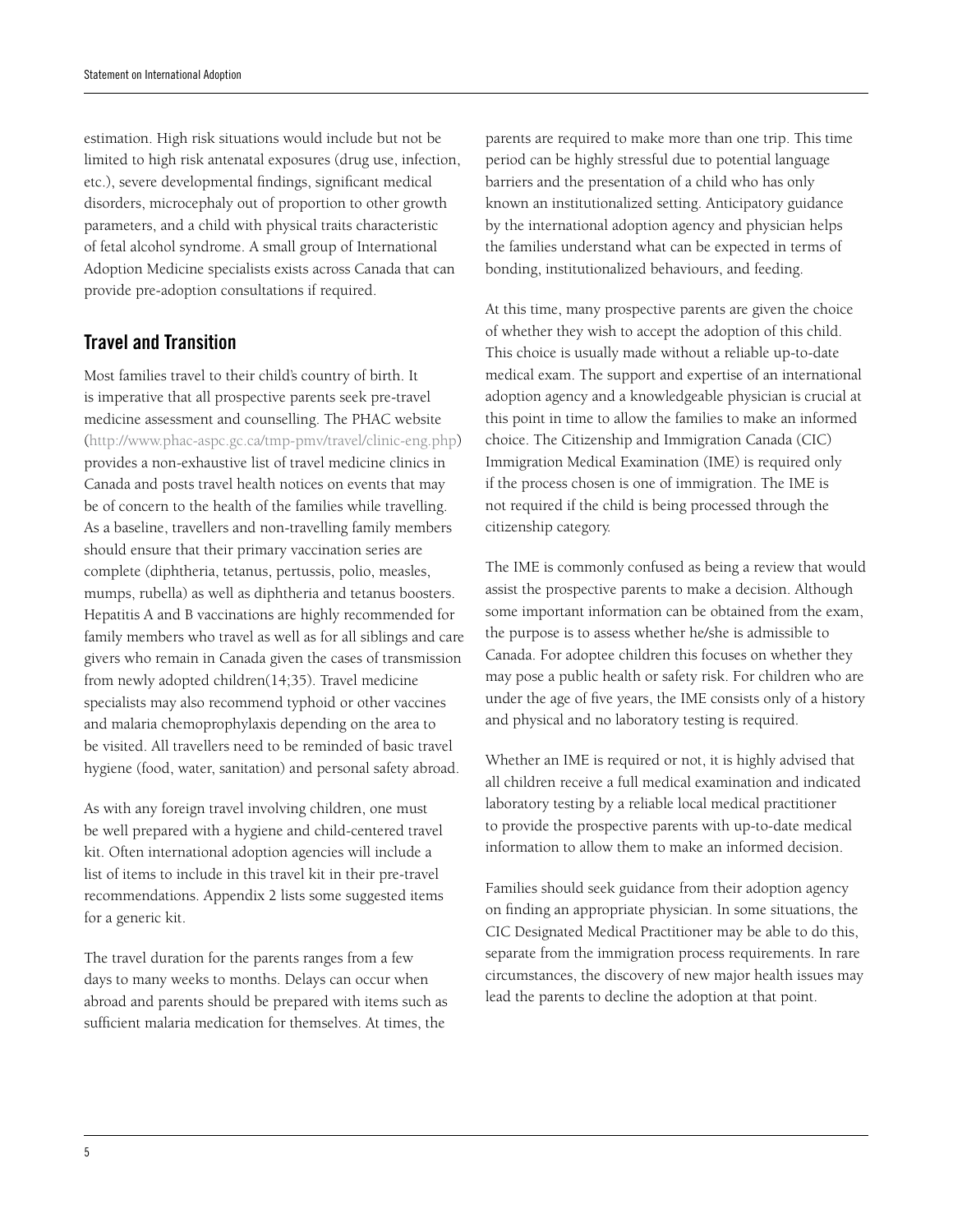## Post-adoption Medical Assessment

## Initial Assessment

The child should ideally be medically evaluated two to three weeks after arriving in Canada. Parents should be informed that despite pre-adoption records, investigations done abroad may need to be repeated in Canada. The components of the initial evaluation include: evaluation of pre and post adoption medical information (including vaccination records), complete physical examination (focusing on dysmorphologies, syndromes, plagiocephaly (abnormally shaped head) and evidence of prenatal drug or alcohol exposure, rickets, scabies or lice), screening tests (appendix 1), growth and developmental assessments, and determination of vaccination approach. The presence of relative or absolute microcephaly is a worrisome sign. Evaluation for infectious, structural, and toxin (i.e. alcohol) exposures may be indicated.

The vaccine records of adoptees from countries other than Canada often do not match the National Advisory Committee on Immunization (NACI) recommended schedule of immunizations(36). Conflicting studies have been published on the comparison of immunization records to protective antibody titres. One study in 1998 showed that only 12% of 17 adoptees who received DPT vaccines from Chinese, Russian or Eastern European orphanages had protective titers to diphtheria and tetanus (37). In this same study, 78% of those who lived in foster care before being transferred to these orphanages (9 adoptees) had protection to diphtheria and tetanus. More recent studies in many different countries reported that between 50% and 95% of adopted children with documentation of a complete immunization series demonstrated immunity (38;39). Possible explanations for this may be incorrect documentation, incorrect administration technique, use of expired or ineffective vaccine due to disruption of the cold chain storage, or host factors in the child. A study of vaccine response did not show any correlation with health status or nutritional status of the child (40).

The current recommendation for the internationally adopted child is to repeat all the immunizations if there is no immunization record or the immunization record is not reliable(6). If a record exists, the clinician and the family should address the risks and benefits of either guided immunizations based on selected immunity testing (serological testing is not available for all vaccine-preventable diseases versus repeating all the immunizations). A good reference for clinicians to guide catch-up vaccination schedules is 7<sup>th</sup> edition of the Canadian Immunization Guide which includes links to provincial schedules (41). The risk of reaction to repeating the vaccinations lies mainly with the diphtheria, tetanus, pertussis vaccination. If a child has received a full primary series and another primary series is started, up to 20-25% will have a reaction consisting of local pain, swelling, erythema and irritability. No life-threatening or neurological syndromes have been described.

The screening tests for the initial medical assessment of an internationally adopted child are listed in appendix 1. Given the prevalence of a wide variety of parasitic organisms, stools for ova and parasites are recommended in all children(5). In addition to the baseline serology and Mantoux, expert opinion suggests that tuberculosis, HIV, hepatitis B, and hepatitis C testing be repeated 6 months later due to the potential of infection just before adoption resulting in a false negative test conducted in the incubation period. Testing for tuberculosis (TB) can be complex and confusing, and therefore merits special discussion.

- The Canadian Tuberculosis Standards  $6<sup>th</sup>$  edition— 2007(42) states for screening of Latent tuberculosis infection (LTBI):
	- Targeted screening for LTBI can be considered in groups with high prevalence of infection and low risk of adverse events from treatment (e.g. immigrant children from countries with high burden of TB)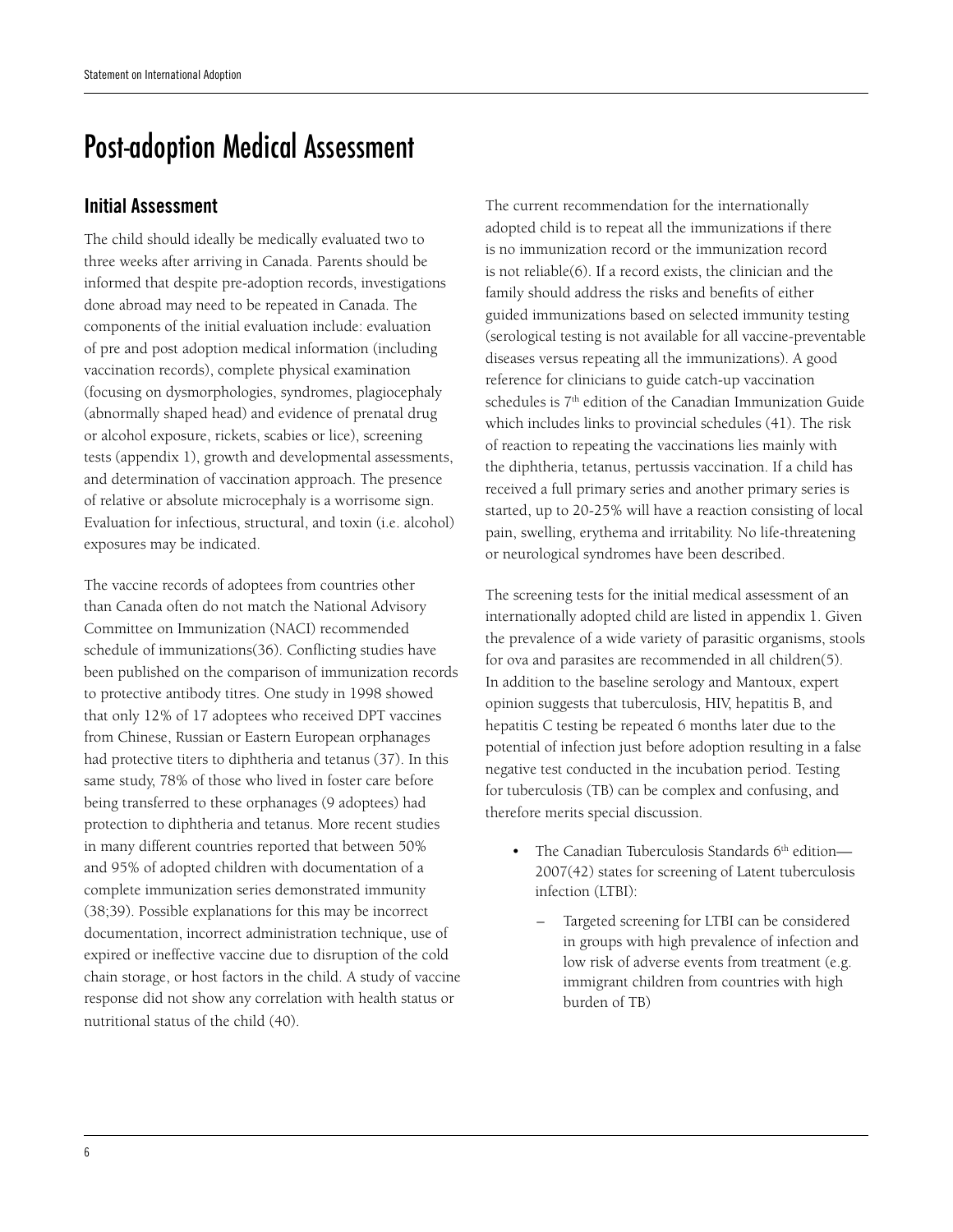- Many children come from areas of high tuberculosis endemicity and screen positive with rates of infection up to 20%(24;34). Given the increased likelihood of more severe disease, a child under 5 years with a known contact with active pulmonary tuberculosis should be started on isoniazid therapy pending the two month tuberculin skin test result. In the absence of immunocompromised state (including HIV infection) or contact with a known case of pulmonary TB, 10 millimetres of induration is considered a positive Mantoux test. The receipt of bacillus Calmette-Guerin (BCG) vaccination should be disregarded in this interpretation. A positive result should lead the clinician to rule out disease (history, physical examination, chest x-ray). Nine months of isoniazid therapy is indicated for latent TB infection(42).
- Tuberculin skin (Mantoux) testing should be utilized for screening of all internationally adopted children for LTBI. There may be a role of interferon gamma release testing (IGRA) in confirmation testing(43).

In addition to these investigations, other testing for infectious diseases may be relevant to asymptomatic children from particular regions of origin due on potential exposure to endemic infections such as strongyloides and schistosomiasis. Eosinophilia has been found to be an inadequate predictor of such infections(44). Therefore, select organism-specific testing may be considered, based on studies in and recommendations for other immigrant and refugee populations(45). Additional infectious considerations (such as malaria in the febrile child from an endemic area) may need to be addressed in the symptomatic adoptee. In those cases, consultation with an infectious diseases or tropical medicine expert may be advised. Routine noninfectious screening looking for dietary hypothyroidism (21), Ricketts (calcium, phosphate, alkaline phosphate; no IA references), hearing screening for asymptomatic congenital hearing loss (21),urinalysis for microscopic hematuria potentially caused by melamine or other reasons(46), lead level with zinc protoporphyrin (47), electrolytes and renal function for renal failure, liver enzymes (AST) for hepatitis, CBC with differential to determine the hemoglobin and also for assessment of potential parasitic infections with

eosinophilia, hemoglobin electrophoresis in the setting of microcytic anemia to assess for thalassemia, and glucose-6 phosphate dehydrogenase deficiency which is an enzyme deficiency more common in Asian ethnic groups (48).

The initial medical examination in Canada may be frightening for the adopted child as it is a foreign environment. Behaviours observed in the clinic may not reflect that of which the parents have seen at home. It is important to specifically ask about repetitive or self-soothing behaviours a child may have developed as a result of institutionalization. These often dissipate with time. Information regarding signs of emotional deprivation and insecure attachment should be gathered. These include poor eye contact, difficulty initiating contact with adults, difficulty accepting physical contact, indiscriminate behaviour with strangers and hyperactivity. A baseline developmental screen, with a tool such as *the Denver Development II*, which includes milestones for gross motor, fine motor, language and personal-social spheres should be completed and delays should be documented. One should not forget that many developmental and behavioural concerns raised with respect to adopted children are, in fact, variations of normal developmental stages that can arise in any population. As with the addition of a new sibling, existing children in the family may also exhibit adjustment behaviours, such as jealousy, which should dissipate with time and parental reassurance.

Parents of adopted children are in the unique position of becoming "instant" parents in that they have not known their child since birth. As such, the clinician must provide anticipatory guidance for specific childhood issues to prepare the parents well. Sleep disturbances are very common in the transition period as institutionalized children may be resistant to sleeping alone or in a toddler bed. Conventional sleep training methods should be delayed until a time when secure attachment has been established(49). Mealtimes can also be stressful. As many source countries do not adhere to Western standards of formula composition or the timing of the introduction of solid foods, most children arrive with some degree of feeding difficulty, be it aversion to bottles or oral-motor disco-ordination leading to aversion to solid foods(49). Feeding strategies should be provided to parents,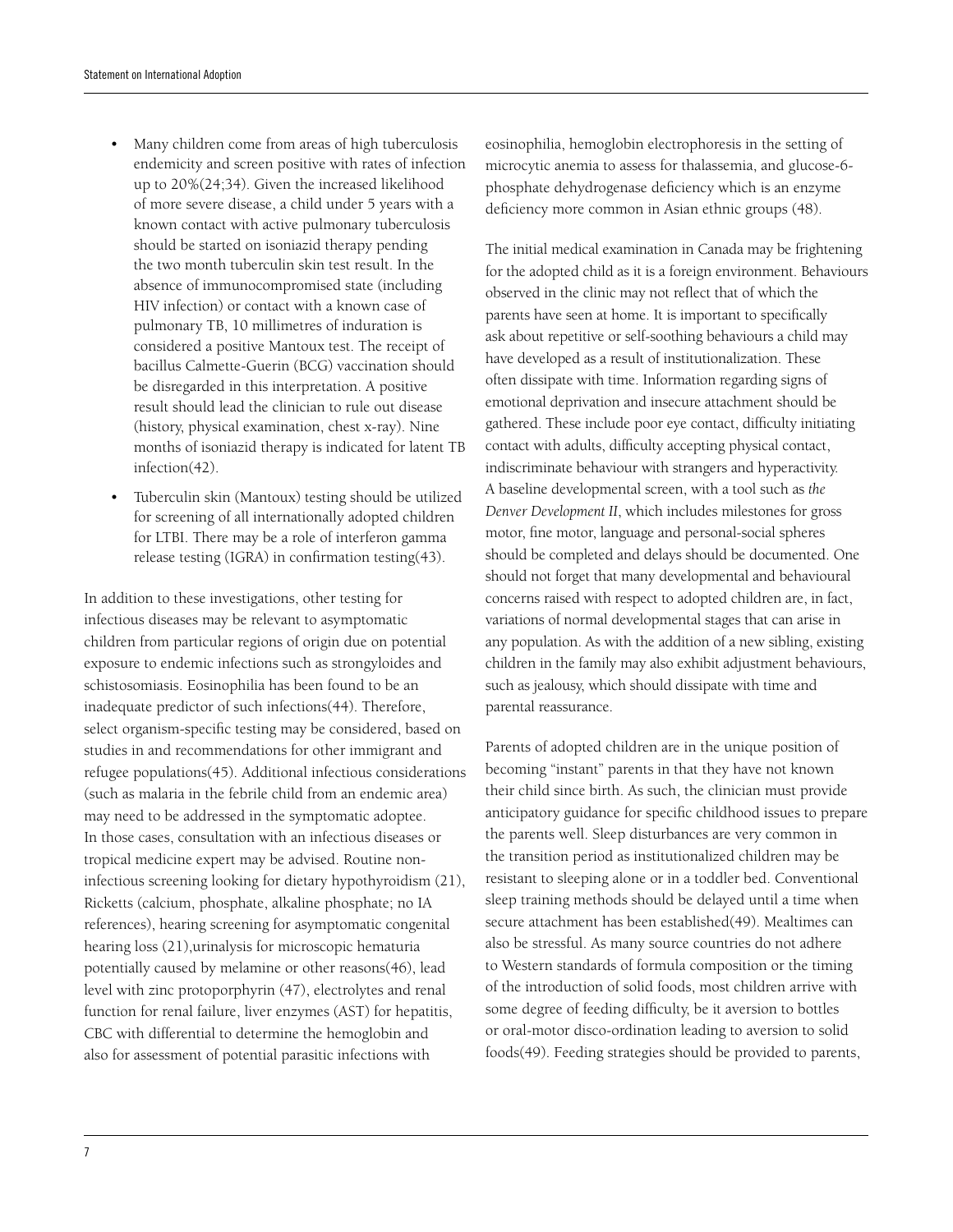as well as encouragement that this too will improve with time and effort. Other key topics to cover include: well balanced nutrition, childproofing the home, avoidance of smoke exposure, childcare options, car seat safety, dental care, positive parenting, discipline, appropriate health seeking behaviour and cultural identity issues(50). Parents may be encouraged to take extended parental leave if possible due to the possibility of bonding difficulties and unforeseen stressors. Post adoption depression has also been found to occur with similar rates to postpartum depression(51). Both parents should be counselled on the signs and symptoms indicating when to seek mental health care.

## Longitudinal Care

Once the initial assessment is complete, the health care provider should follow-up with a detailed evaluation of any medical condition or positive screening test which arose from that assessment. Appropriate pharmacologic treatment or specialty consultations should be instituted with little delay. Given that many newly adopted children display developmental and growth delays, an early return visit to the health care provider would be appropriate to monitor acquisition of developmental milestones and weight gain.

Proper nutrition is essential to the growth and wellbeing of every child. If problems with solid foods, new tastes, textures or oral-motor disco-ordination are preventing appropriate weight gain, then early intervention from an occupational therapist and/or a nutritionist will optimize growth opportunities. Supplementation with a multivitamin which includes vitamin D and toddler formula until age two years may be necessary for low weight or malnourished children.

Developmental delays in many spheres are common in institutionalized children. By utilizing a consistent developmental screening tool at each visit (e.g. *Denver Development II*) it is possible to track the progress made in acquiring milestones. With the proper stimulating environment, rapid gains are often seen, usually first in gross motor and fine motor development (52). Language development may be the last sphere to observe tangible improvement (53). If gross motor abnormalities become apparent over time and multiple visits, prompt referral to a physiotherapist would be prudent. Similarly, delays

in fine motor skills can be addressed by an occupational therapist, and speech and language delays should be assessed by audiology and speech language therapy. If global developmental delays spanning multiple areas are diagnosed or complex communication abnormalities or autism is suspected, the child should be assessed and followed long term by a developmental pediatrician.

Adoption is a lifelong process for a family and parents must be aware that issues may surface at many different developmental stages beyond infancy (54). This may be true when challenged in a school environment which may warrant psycho-educational testing. In severe cases, where concerning behaviours persist beyond the first year of adjustment to a new environment, it may be necessary to consult with a behavioural psychologist. Persistent emotional detachment reflecting insecure attachment should be referred to a psychologist familiar with attachment theory.

Attachment has been most studied in Romanian children, a population characterized by the most severe institutionalized deprivation states. It has been determined that there is a linear correlation between time in the institution and disordered attachment, however, even within a homogenous population, there was significant heterogeneity of results (55). To date, there are no clinically validated tools for the clinician to screen for attachment disorders. Subjective questioning surrounding issues such as: lacking differentiation between adults, indication that the child would readily go off with a stranger, and indications that the child shows a lack of checking back with the parent in new and anxiety-provoking situations, may provide an indication that the child requires further assessment by a mental health professional.

### Financial issues

Prospective parents begin the process of international adoption by contacting a licensed adoption agency or independent facilitator. As previously mentioned, the entire process including a homestudy by a social worker, administration fees, documents and international travel will cost tens of thousands of dollars. The expense of the undertaking does not stop there. Pre-adoption review and medical assessment of referrals are not covered by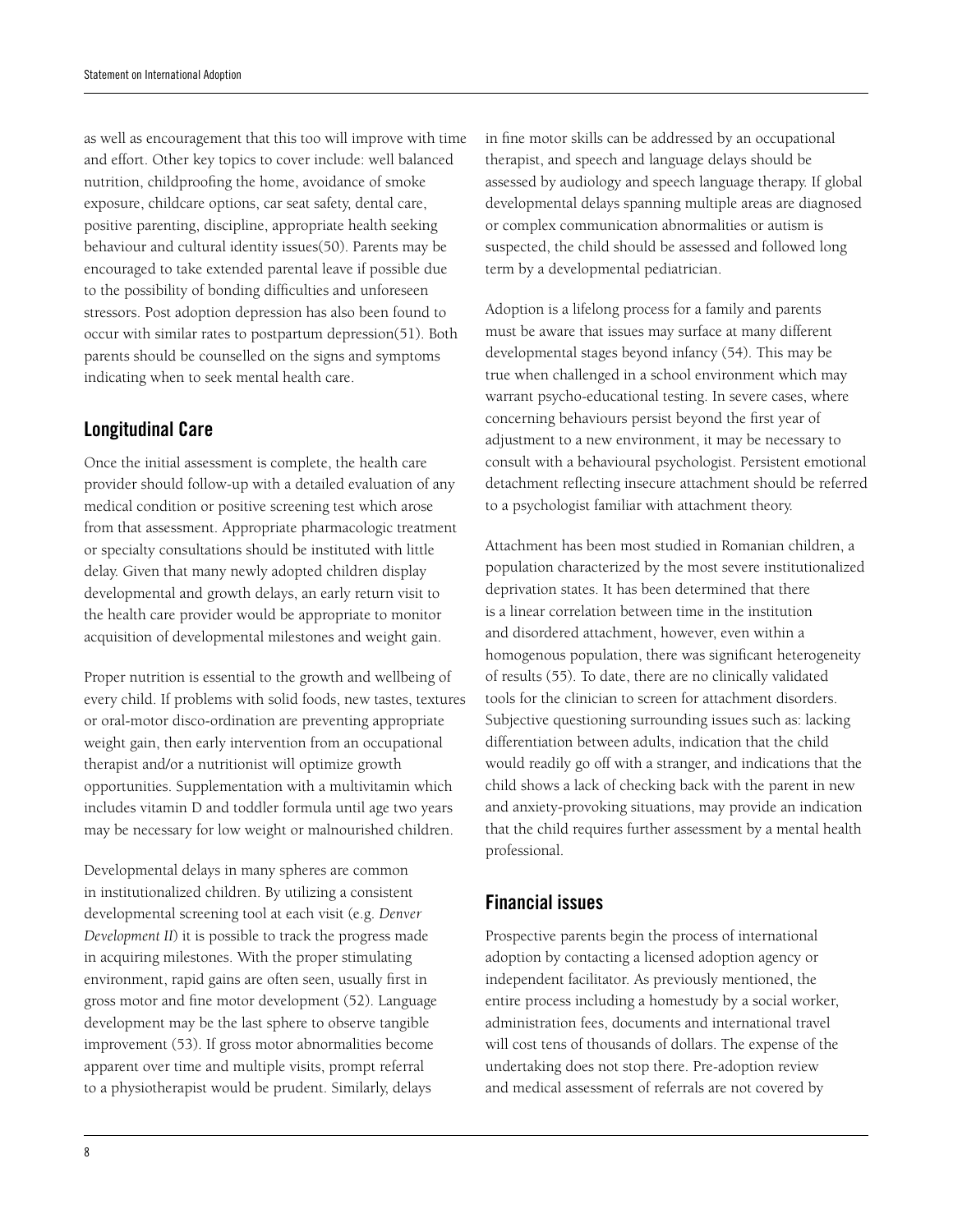provincial health care plans, but are a mandated step in the completion of the adoption. Other costs that need to be considered by prospective parents include their pre-travel clinical assessment fees, which are also not covered by most provincial health care plans, and any recommended vaccines required for foreign travel.

Overall, parents are generally pleased with their international adoption experience. Many even decide to adopt other children in the future to expand their family. In the Minnesota International Adoption project, families of 2,300 internationally adopted children were surveyed on multiple issues(56). In contrast to the focus on problems, a significant portion of the children had received awards of academic, artistic, and athletic merit. Most revealing is the fact that 98% of the parents would recommend international adoption to other prospective parents. Overall, despite the financial costs, medical challenges, and emotional turmoil involved in adopting children internationally, the overwhelming feeling from new parents is one of love, contentment and satisfaction with having chosen international adoption.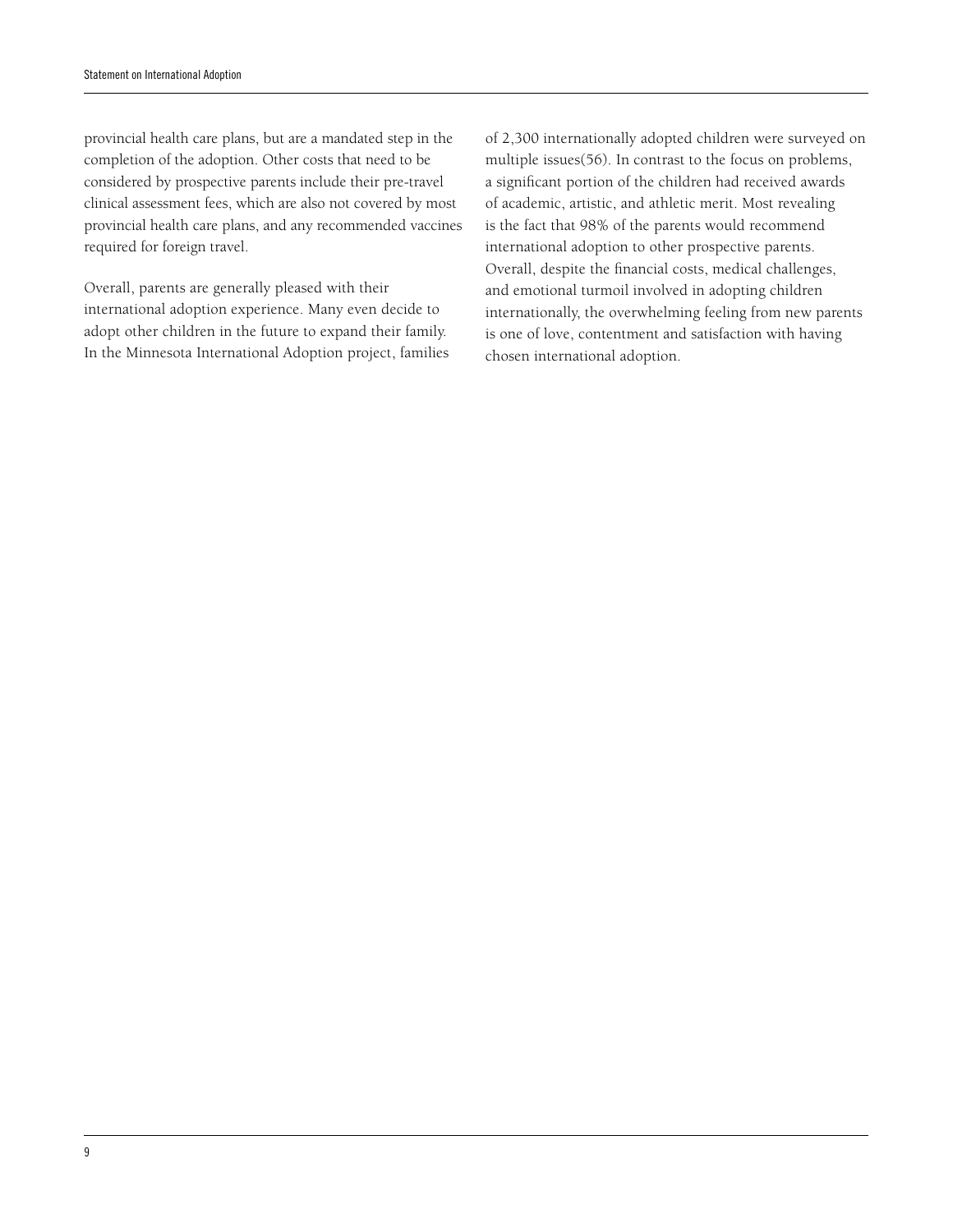# Resources and Links

#### Citizen and Immigration Canada—International adoption and the immigration process

http://www.cic.gc.ca/english/immigrate/adoption/index.asp

Human Resources and Skills Development Canada—Intercountry Adoption Services (IAS) http://www.hrsdc.gc.ca/eng/community\_partnerships/international\_adoption/index.shtml

Links to adoption (not only international) sites http://www.nlm.nih.gov/medlineplus/adoption.html

Joint Council on International Children's Services http://www.jcics.org/

Adoption Council of Canada www.adoption.ca

Adoption Council of Ontario http://www.dreaming.org/~aco/acomain.html

#### American Academy of Pediatrics (AAP) section on Adoption

http://www.aap.org/sections/adoption/default.htm

### Hague convention on Intercountry Adoption

http://hcch.e-vision.nl/index\_en.php?act=conventions.text&cid=69

#### Canadian Paediatric Society parental website—Caring for Kids: Statement on International Adoption: Health Issues for Families

http://www.caringforkids.cps.ca/healthybodies/intladoption.htm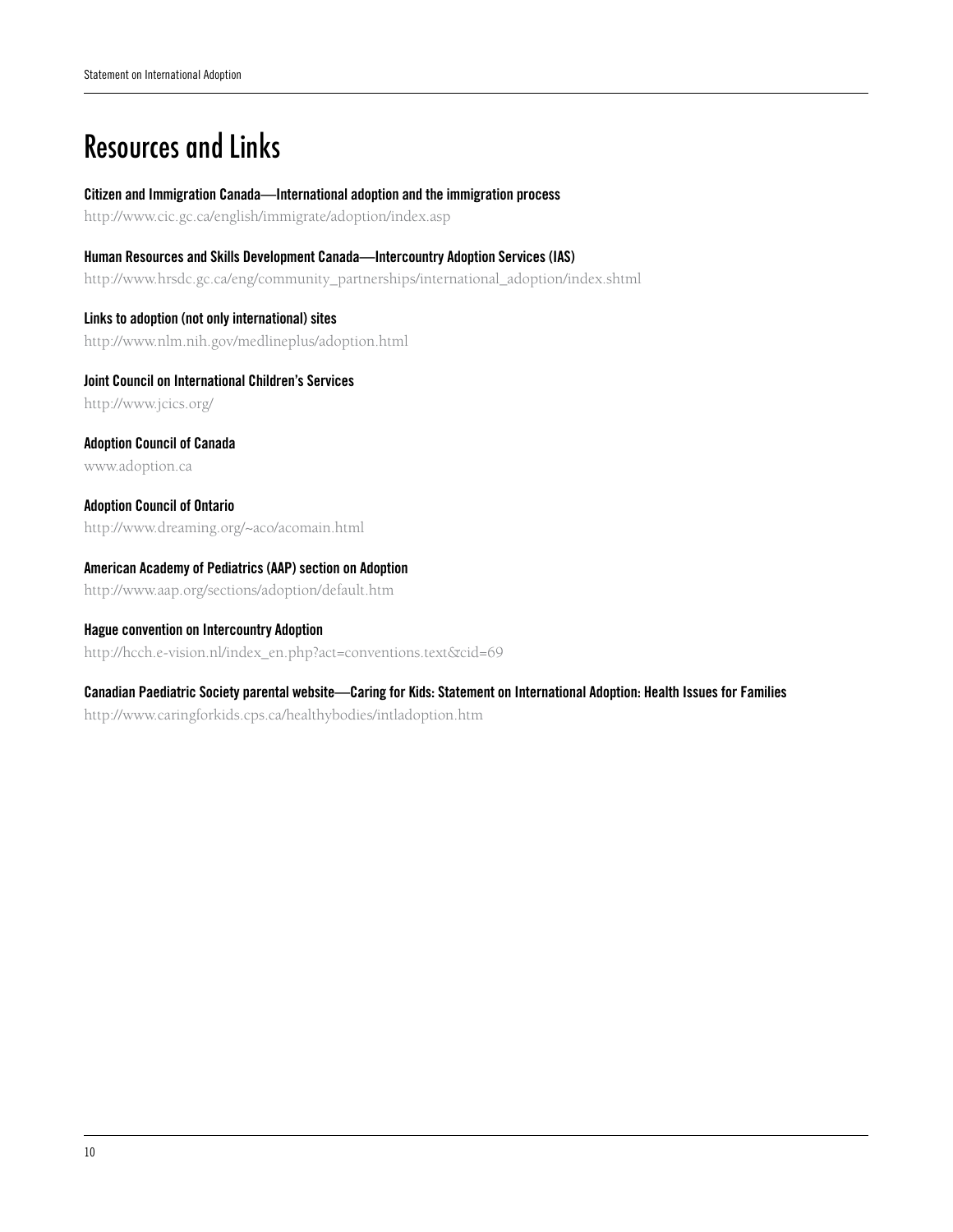# Recommendations

### **Table 1: Strength and quality of evidence summary sheet\***

#### Categories for the strength of each recommendation

| <b>CATEGORY</b> | <b>DEFINITION</b>                                             |
|-----------------|---------------------------------------------------------------|
| А               | Good evidence to support a recommendation for use.            |
|                 | Moderate evidence to support a recommendation for use.        |
|                 | Poor evidence to support a recommendation for or against use. |
|                 | Moderate evidence to support a recommendation against use.    |
|                 | Good evidence to support a recommendation against use.        |

#### Categories for the strength of each recommendation

| GRADE | DEFINITION                                                                                                                                                                                                                                                   |
|-------|--------------------------------------------------------------------------------------------------------------------------------------------------------------------------------------------------------------------------------------------------------------|
|       | Evidence from at least one properly randomized, controlled trial.                                                                                                                                                                                            |
|       | Evidence from at least one well designed clinical trial without randomization, from cohort or case-controlled<br>analytic studies, preferably from more than one centre, from multiple time series, or from dramatic results in<br>uncontrolled experiments. |
| Ш     | Evidence from opinions or respected authorities on the basis of clinical experience, descriptive studies, or reports<br>of expert committees.                                                                                                                |

\* From: CATMAT. Evidence-based medicine. CCDR 1994;20:145-47.

http://www.phac-aspc.gc.ca/publicat/ccdr-rmtc/94pdf/cdr2017.pdf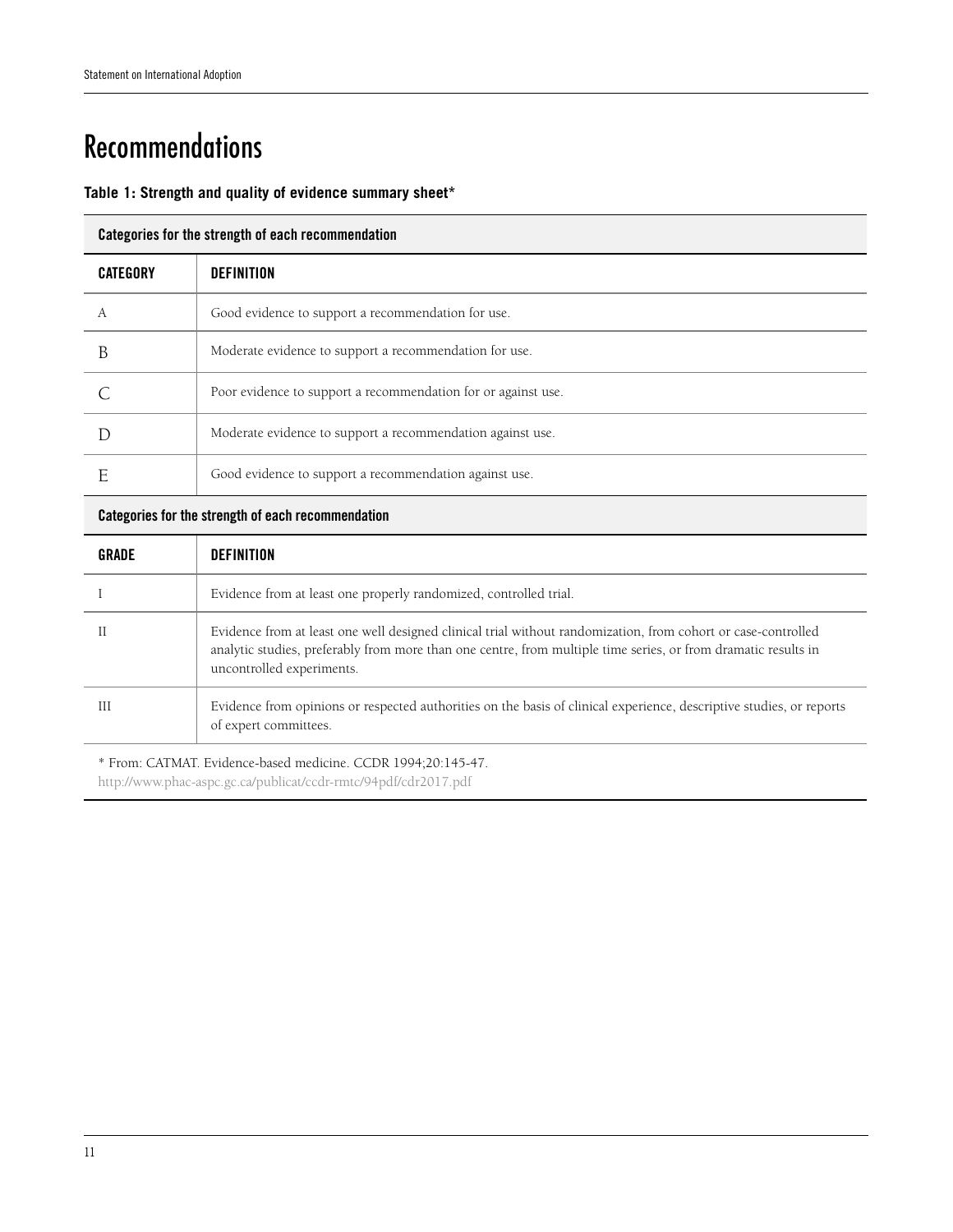| <b>Recommendation</b>                                                                                                                                                      | <b>EBM Rating</b> |
|----------------------------------------------------------------------------------------------------------------------------------------------------------------------------|-------------------|
| Prospective parents should seek pre-adoption medical advice with a practitioner<br>who is experienced in international adoption.                                           | <b>B</b> III      |
| Prospective parents should seek pre-travel health consultation prior to travel<br>to foreign country                                                                       | BII               |
| Prospective parents, siblings and caregivers should ensure that they are vaccinated<br>against hepatitis A and B in addition to being up to date on routine immunizations. | BII               |
| The internationally adopted child should be medically assessed on arrival in Canada.<br>The child should have:                                                             |                   |
| • screening tests performed (see appendix 2)                                                                                                                               | BII and BIII      |
| • growth and development assessment                                                                                                                                        | <b>BIII</b>       |
| • vaccinations assessment—the vaccination record should not be accepted<br>on face value                                                                                   | DH                |
| • attachment assessment                                                                                                                                                    | BIII              |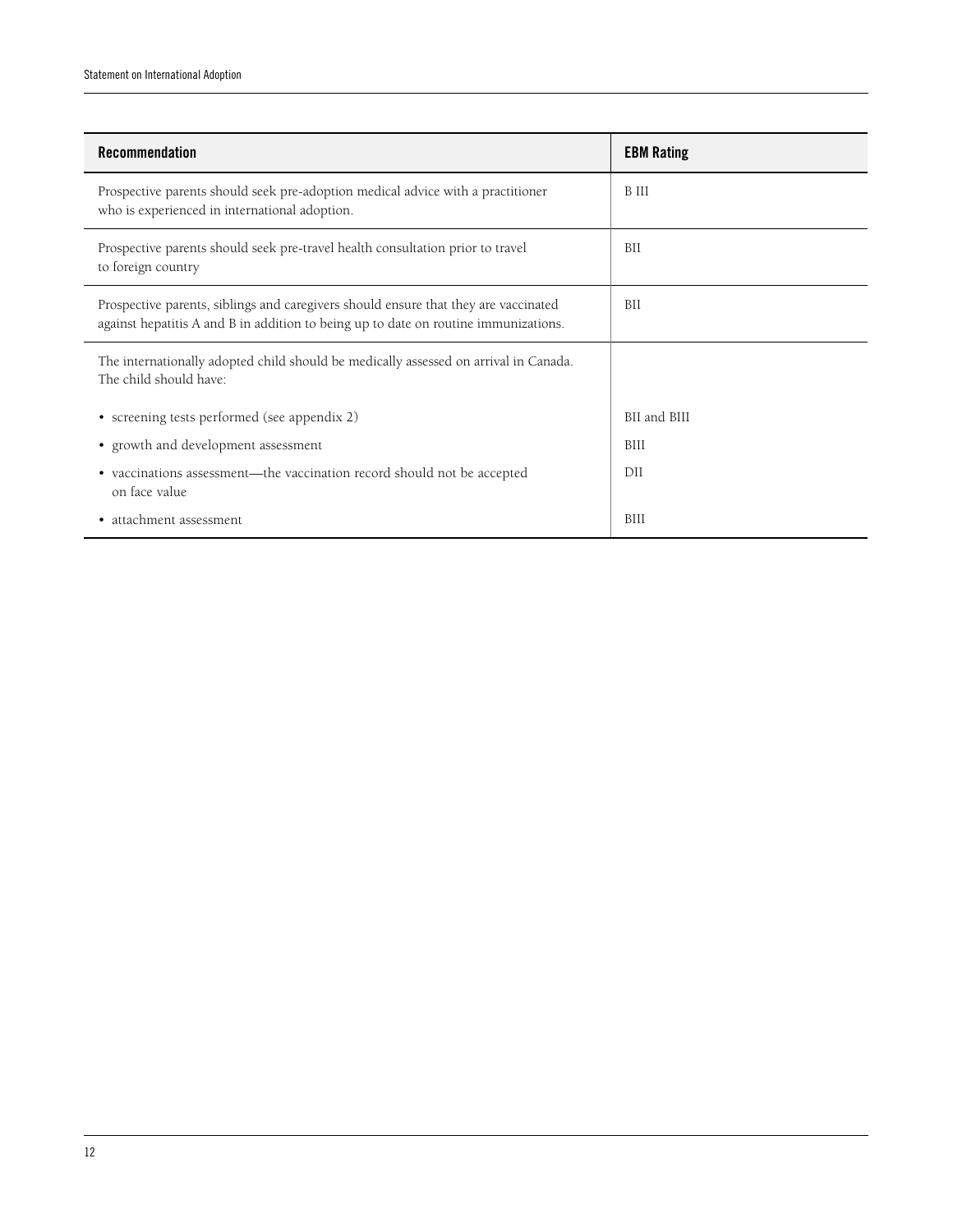# Appendix 1—Post-adoption screening tests

(The evidence is expert opinion [BIII] unless otherwise noted)

| <b>Non-infectious</b>                                    | <b>Infectious</b>                                                                                          |  |  |
|----------------------------------------------------------|------------------------------------------------------------------------------------------------------------|--|--|
| • Thyroid-TSH                                            | • Serology for stronglyloides and Schistosoma (BII)                                                        |  |  |
| • Rickets—Calcium, phosphate, alkaline phosphate         | • Serology for HIV*                                                                                        |  |  |
| • Hearing screening                                      | • Serology for Hepatitis A (Hepatitis A IgM [acute infection]<br>and IgG[immunity]) (BII)                  |  |  |
| • Urinalysis                                             |                                                                                                            |  |  |
| • Lead—lead level and zinc protoporphyrin (BII)          | • Serology for Hepatitis B* and C* (BII) (Hepatitis B surface<br>antigen and Hepatitis B surface antibody) |  |  |
| • Electrolytes—Na, K, gluc                               | • Mantoux testing (see Post adoption medical assessment)* (BII)                                            |  |  |
| • Renal function-Cr, Urea                                | • Stool $O\&P x3$ (BII)<br>• VDRL/RPR (syphilis testing)                                                   |  |  |
| • Liver function—AST                                     |                                                                                                            |  |  |
| • CBC-with differential                                  |                                                                                                            |  |  |
| • Hgb electrophoresis (any child with microcytic anemia) |                                                                                                            |  |  |
| • G6PD (in Asian ethnic group)                           |                                                                                                            |  |  |
| * retest in 6 months                                     |                                                                                                            |  |  |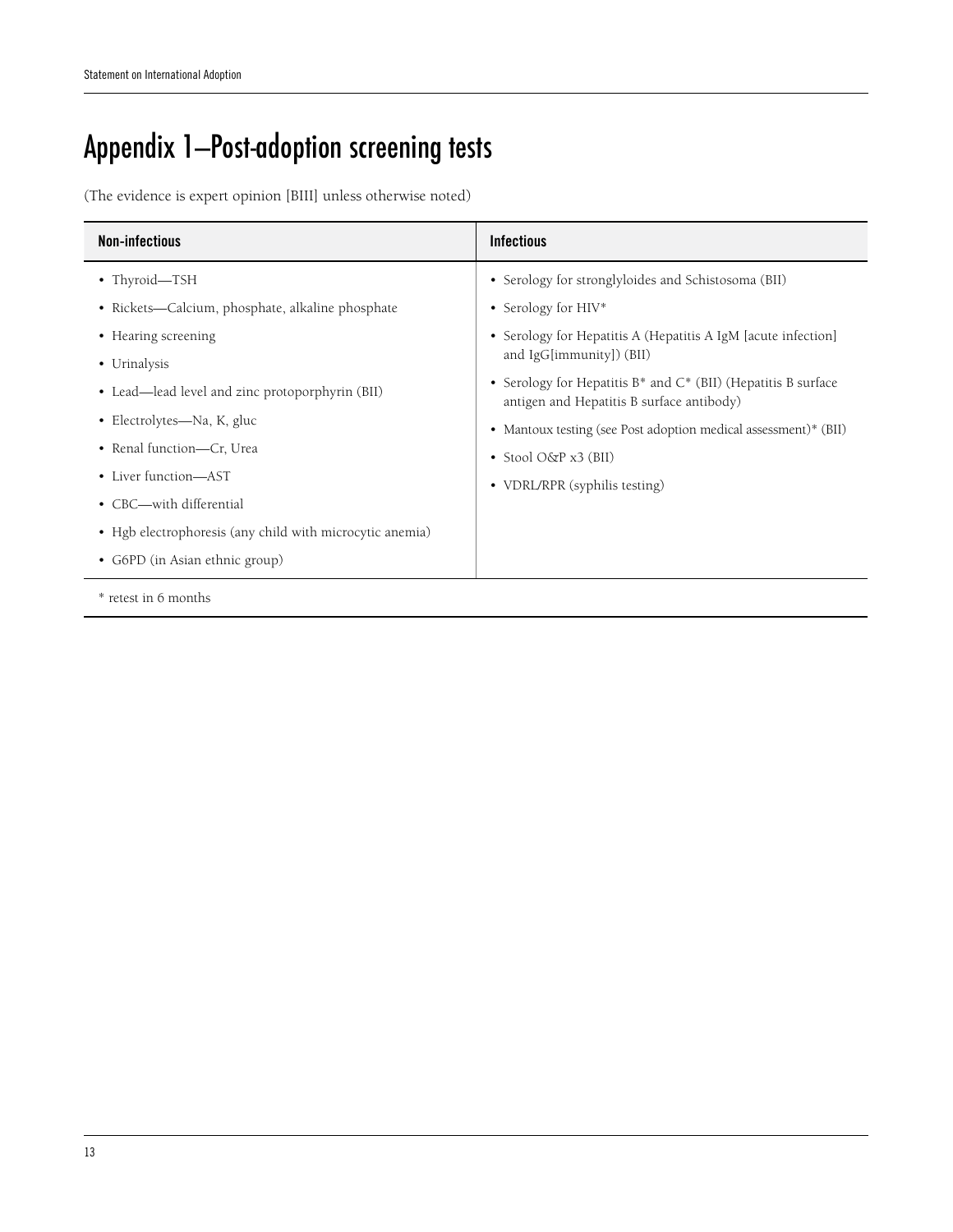# Appendix 2—Travel Kit (BIII evidence)

| <b>Medical</b>                                              | Non-Medical                                              |
|-------------------------------------------------------------|----------------------------------------------------------|
| • Topical antibacterial (skin, eyes)                        | · Infant Formula (lactose free)                          |
| • Topical antifungal (mouth, skin)                          | • Bottles                                                |
| • Topical corticosteroid                                    | • Device to boil water                                   |
| • Scabicide (permethrin)                                    | • Infant / toddler food                                  |
| • Saline nose drops                                         | • Hand sanitizer                                         |
| • Syringes & needles with letter from a physician detailing | • Infant / child clothing                                |
| that these are for medical use                              | • Blankets                                               |
| • Syringe / medication spoon                                | • Toys & books                                           |
| • Thermometer                                               | • Diapers                                                |
| • Antipyretic/analgesic                                     | • Wipes                                                  |
| • Oral rehydration solution                                 | • Zinc oxide/Barrier cream                               |
| • Antihistamine                                             | • Vaseline or moisturizer                                |
| • Antiemetic                                                | • Insect Repellent (see statement on personal protective |
| • Vitamins                                                  | measures to prevent arthropod bites1)                    |
| • Band-Aids                                                 | • Sunscreen                                              |
| • Resources to locate health care facilities                | • Baby shampoo                                           |
|                                                             | $\bullet$ Soap                                           |
|                                                             | • Toothbrush & paste                                     |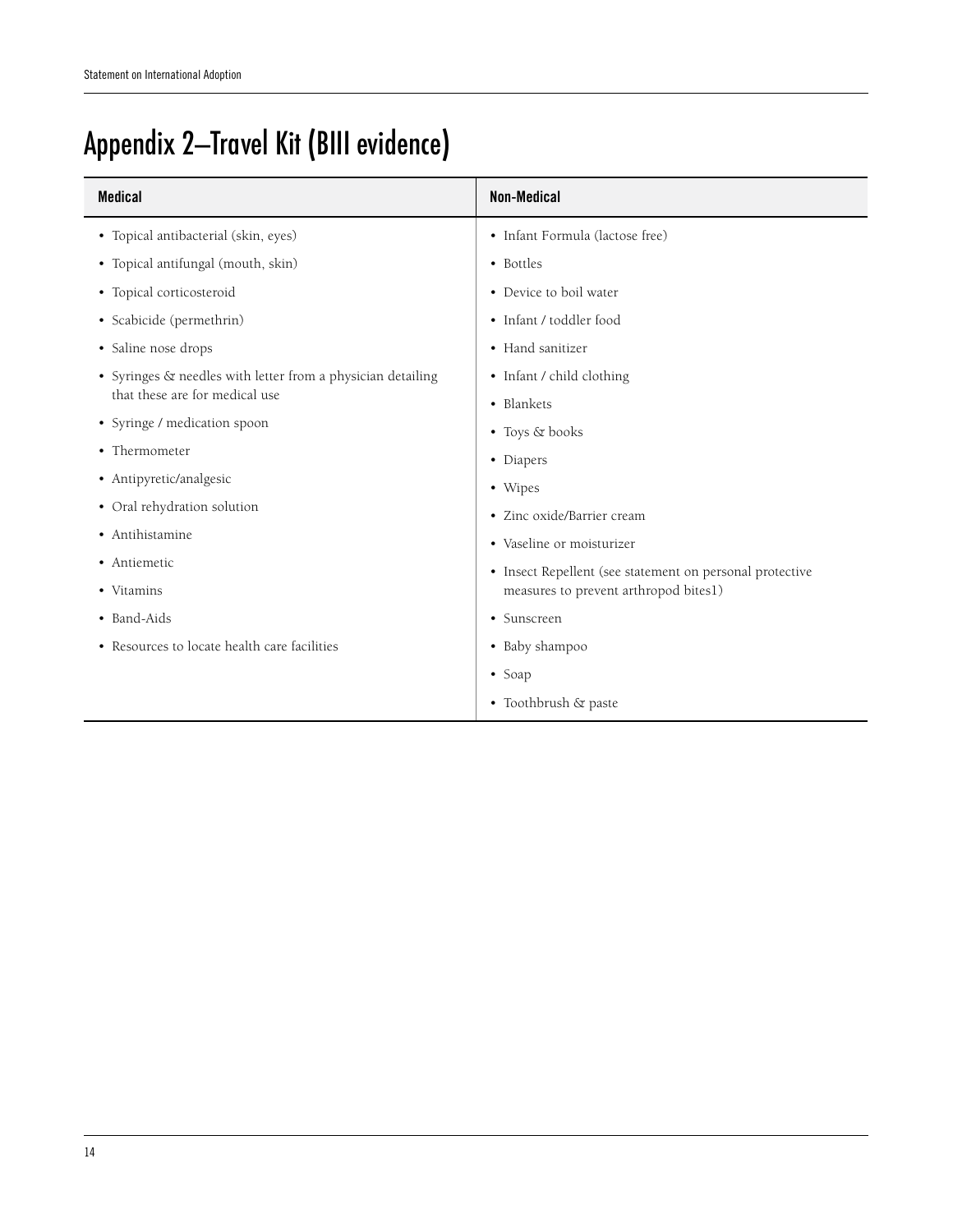# References

- 1. Nelson CA, Zeanah CH, Fox NA, Marshall PJ, Smyke AT, Guthrie D. Cognitive recovery in socially deprived young children: the Bucharest early intervention project. Science 2007;318(5858):1937-40.
- 2. Miller LC. The handbook of international adoption medicine: a guide for physicians, parents, and providers. New York: Oxford University Press; 2005.
- 3. Bledsoe JM, Johnston BD. Preparing families for international adoption. Pediatr Rev 2004;25(7):242-50.
- 4. International Adoption. Pediatr Clin North Am 2005;52(5):1221-532.
- 5. Miller LC. International adoption: infectious diseases issues. Clin Infect Dis 2005;40:286-93.
- 6. Committee on Infectious Diseases. Red book: 2003 report of the committee on infectious diseases. Elk Grove Village, USA: American Academy of Pediatrics; 2006.
- 7. Citizenship and Immigration Canada. International adoption. http://www cic gc ca/english/immigrate/ adoption/index asp 2010
- 8. Adoption Council of Canada. 2008 International Adoption Statistics. Citizenship and Immigration Canada 2009 [cited 20100 Sep 24];Available from: URL: http://www.adoption.ca/2008%20 International%20Adoption%20Stats.htm
- 9. Convention on protection of children and co-operation in respect of intercountry adoptions. Hague Conference on Private International Law 1993 [cited 2010 Oct 5];Available from: URL: http://hcch.e-vision.nl/index\_ en.php?act=conventions.text&cid=69
- 10. Kuruvila E. Bill C-14: An Act to amend the Citizenship Act (adoption). 2006. Report No.: **LS-528E**.
- 11. Curtis AB, Ridzon R, Vogel BS, McDonough S, Hargreaves DO, Ferry J, et al. Extensive transmission of mycobacterium tuberculosis from a child. N Engl J Med 2010;341(20):1491-5.
- 12. Wilson ME, Kimble J. Posttravel hepatitis A: probable acquisition from an asymptomatic adopted child. Clin Infect Dis 2001;33(7):1083-5.
- 13. Advisory Committee on Immunization Practices. Updated Recommendations from the Advisory Committee on Immunization Practices (ACIP) for Use of Hepatitis A Vaccine in Close Contacts of Newly Arriving International Adoptees. MMWR 20090 Sep 18;58(36):1006-7.
- 14. Vernon TM, Wright RA, Kohler PF, Deborah AM. Hepatitis A and B in the family unit: nonparenteral transmission by asymptomatic children. JAMA 1976;235(26):2829-31.
- 15. Centers for Disease Control and Prevention (CDC). Pertussis in an infant adopted from Russia-May 2002. MMWR 2002;51(18):394-5.
- 16. Centers for Disease Control and Prevention (CDC). Update: multistate investigation of measles among adoptees from China. MMWR 2004;53(14):323-4.
- 17. The Center for Adoption Medicine. Glossary of Russian medical terms. http://www.adoptmed.org/topics/ glossary-of-russian-medical-terms html 2006 [cited 2010 May 11];
- 18. Albers LH, Johnson DE, Hostetter MK, Iverson S, Miller LC. Health of children adopted from the former Soviet Union and Eastern Europe: comparison with preadoptive medical records. JAMA 1997;278(11):922-4.
- 19. Hostetter ML, Iverson S, Thomas W, McKenzie D, Dole K, Johnson DE. Medical evaluation of internationally adopted children. N Engl J Med 1991;325(7):479-85.
- 20. Johnson DE, Miller LC, Iverson S, Thomas W, Franchino B, Dole K, et al. The health of children adopted from Romania. JAMA 1992;268(24):3446-51.
- 21. Miller LC, Hendrie NW. Health of children adopted from China. Pediatrics 2000;105(6):e76.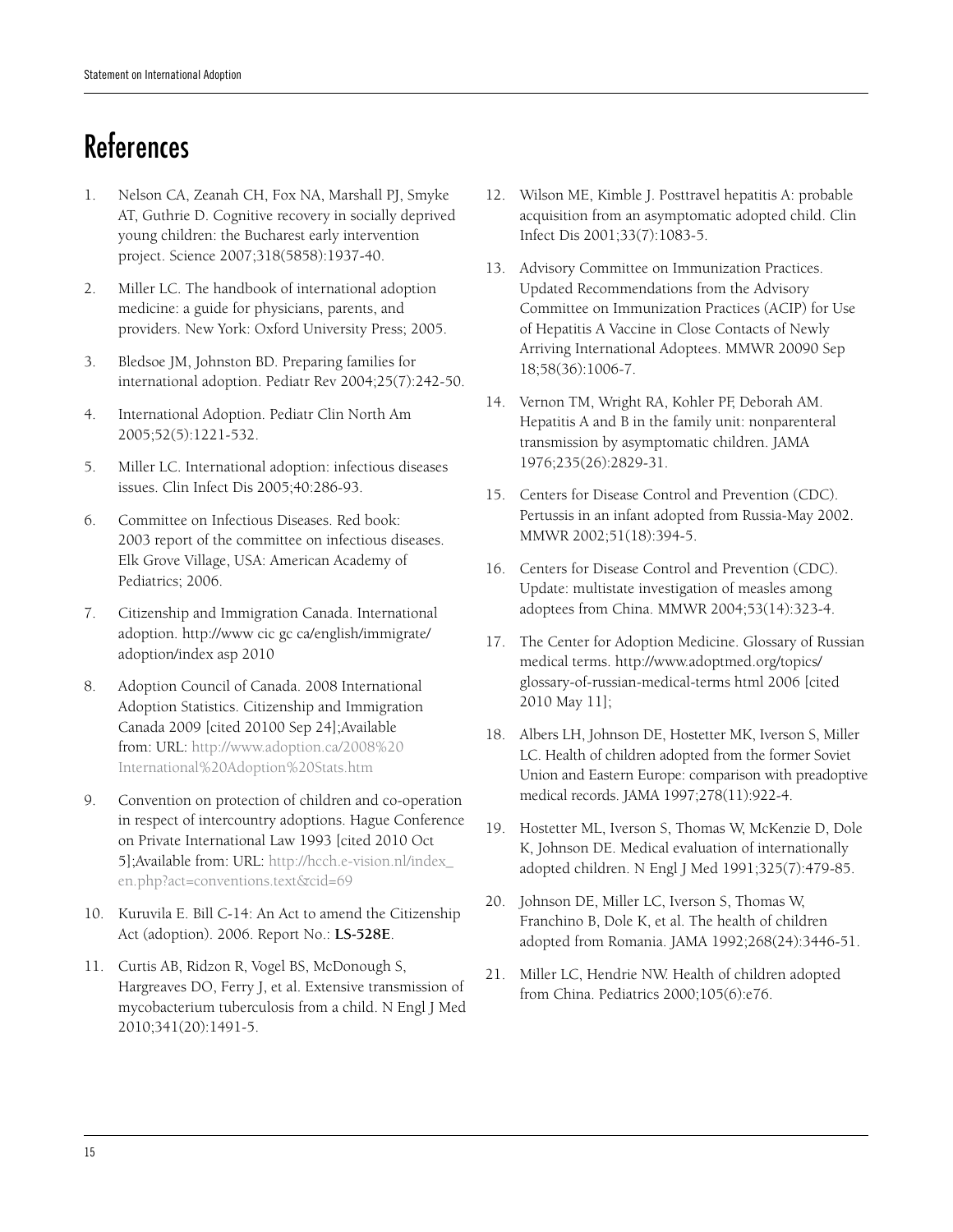- 22. Saiman L, Aronson J, Zhou J, Gomez-Duarte C, San Gabriel P, Alonso M, et al. Prevalence of infectious diseases among internationally adopted children. Pediatrics 2000;108(3):608-12.
- 23. Staat MA. Infectious disease issues in internationally adopted children. Pediatr Infect Dis J 2002;21(3):257-8.
- 24. Mandalakas AM, Kirchner HL, Iverson S, Chesney M, Spencer MJ, Sidler A, et al. Predictors of Mycobacterium tuberculosis infection in international adoptees. Pediatrics 2007;120(3):e610-6.
- 25. Miller L, Chan W, Comfort K, Tirella L. Health of children adopted from Guatemala: comparison of orphanage and foster care. Pediatrics 2005;115:e710-7.
- 26. Rutter M, O'Connor G, the English and Romanian Adoptees (ERA) Study Team Institute of Psychiatry. Are there biological programming effects for psychological development? Findings from a study of Romanian adoptees. Dev Psychol 2004;40(1):81-94.
- 27. Lindblad F, Weitoft GR, Hjern A. ADHD in international adoptees: a national cohort study. Eur Child Adolesc Psychiatry 2009;19(1):37-44.
- 28. Jacobs E, Miller LC, Tirella LG. Developmental and behavioral performance of internationally adopted preschoolers: a pilot study. Child Psychiatry Hum Dev 2010;41(1):15-29.
- 29. Miller LC, Kiernan MT, Mathers MI, Klein-Gitelman M. Developmental and nutritional status of internationally adopted children. Arch Pediatr Adolesc Med 1995;149(1):40-4.
- 30. Pomerleau A, Malcuit G, Chicoine J-F, Seguin R, Belhumeur C, Germain P, et al. Health status, cognitive and motor development of young children adopted from China, East Asia and Russia across the first six months after adoption. Int J Behav Dev 2005;29(5):445-57.
- 31. Cohen NJ, Lojkasek M, Zadeh ZY, Puglieses M, Kiefer H, Hincks-Dellcrest Centre, et al. Children adopted from China: a prospective study of their growth and development. J Child Psych and Psych 2008;49(4):458-68.
- 32. Juffer F, van Ijzendoorn MH. Behavior Problems and Mental Health Referrals of International Adoptees: A Meta-analysis. JAMA 2005;293(20):2501-15.
- 33. Abdulla RY, Rice MA, Donauer S, Hicks KR, PD, SM. Hepatitis A in Internationally Adopted Children: Screening for Acute and Previous Infections. Pediatrics 2010;126(5):1039-44.
- 34. Chen LH, Barnett ED, Wildon ME. Preventing infectious diseases during and after international adoption. Ann Intern Med 2003;139(5):371-8.
- 35. Centers for Disease Control and Prevention (CDC). Updated recommendations from the Advisory Committee on Immunization Practices (ACIP) for use of hepatitis A vaccine in close contacts of newly arriving international adoptees. MMWR Morb Mortal Wkly Rep 2009;58(36):1006-7.
- 36. National Advisory Committee on Immunization. Recommended Immunization Schedules. Canadian Immunization Guide. 7th ed. Public Health Agency of Canada; 2006. p. 93-146.
- 37. Hostetter MK, Johnson DJ. Immunization status of adoptees from China, Russia, and Eastern Europe [abstract]. Pediatr Res 1998;43:147.
- 38. Verla-Tebit E, Zhu X, Holsinger E, Mandalakas AM. Predictive value of immunization records and risk factors for immunization failure in internationally adopted children. Arch Pediatr Adolesc Med 2009;163(5):473-9.
- 39. van Schaik R, Wolfs TF, Geelen SP. Improved general health of international adoptees, but immunization status still insufficient. Eur J Pediatr 2009;168(9):1101-9.
- 40. Miller LC. Immunization status of Internationally adopted children. Pediatrics 2001;108(4):1050-1.
- 41. National Advisory Committee on Immunization. Canadian Immunization Guide. Public Health Agency of Canada, http://www.phac-aspc.gc.ca/publicat/cig-gci/ index-eng.php 2006 [cited 20100 May 10];